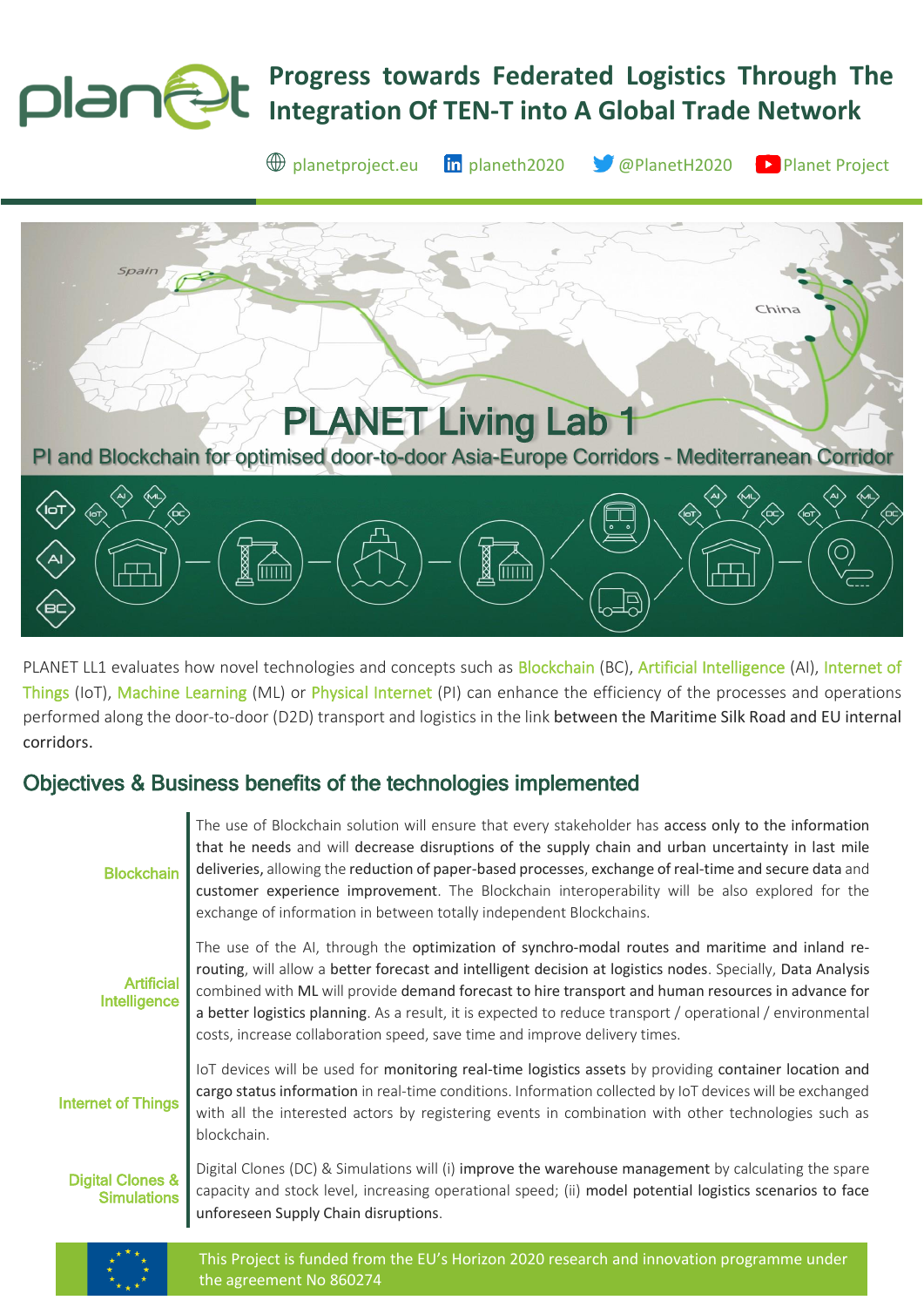

Use case 1 Improving container cargo operations between China and Spanish hinterland

#### **Overview**

The first use case will focus on import / export D2D transport chain of containerized cargo between China and Spain and will evaluate how the combination of IoT (for real-time monitoring of logistics assets), AI (for better forecasts and intelligent decisions based on machine learning algorithms) and blockchain (for paperless transactions and the register of transport events), can contribute to a better management of the transport chain.

The development of the PI paradigm will be investigated, where intelligent logistic nodes or hubs play a key role in transport decisions and are optimized based on real time events/information and historical data.

# Overall activities and 'AS IS' – 'TO BE' comparison

|                                                                                                                                                                                                                                                                                                                                       | <b>AS IS</b>                                                                                                                                                                                                                                                                                                                                     | <b>TO BE</b>                                                                                                                                                                                                                                                                                                                                                                                                                                                                                            |
|---------------------------------------------------------------------------------------------------------------------------------------------------------------------------------------------------------------------------------------------------------------------------------------------------------------------------------------|--------------------------------------------------------------------------------------------------------------------------------------------------------------------------------------------------------------------------------------------------------------------------------------------------------------------------------------------------|---------------------------------------------------------------------------------------------------------------------------------------------------------------------------------------------------------------------------------------------------------------------------------------------------------------------------------------------------------------------------------------------------------------------------------------------------------------------------------------------------------|
| <b>ACTIVITY 1</b><br><b>INTELLIGENT DECISIONS AT</b><br><b>LOGISTIC HUBS</b><br>Enhance transport planning by<br>applying AI and ML                                                                                                                                                                                                   | Predefined maritime routes not considering<br>real-time information regarding congestions,<br>level of capacity, time and costs.                                                                                                                                                                                                                 | · Identify optimal routing real-time considering<br>synchromodality to support daily decision-<br>making procedures, identify alternatives,<br>improve Transport Service Level.<br>• Considering minimizing carbon footprint, costs<br>and time impact of maritime route changing<br>and inland transport re-routing to propose<br>alternative routing.                                                                                                                                                 |
| <b>ACTIVITY 2</b><br>PI NETWORKS IN SPAIN<br>Extend Activity #1 simulation to the<br>last mile delivery in order to build<br>flexible and resilient D2D service                                                                                                                                                                       | · Real time information is not used for<br>optimizing routing.<br>· Inland transport requests are managed<br>according to a FIFO logic without<br>considering customer instruction on<br>delivery date and time.                                                                                                                                 | • Optimize routes of inland transport.<br>· Logistic nodes to identify dynamically<br>optimised routes.<br>· Recalculate container transport decision in<br>each PI network node.<br>· Demonstrate connection between terminal<br>hubs and warehouses.                                                                                                                                                                                                                                                  |
| <b>ACTIVITY 3</b><br><b>BLOCKCHAIN TECHNOLOGY &amp;</b><br><b>INTEROPERABILITY</b><br>Interoperable business network for<br>integrated data sharing from seaport<br>to hinterland to reduce multiple<br>interactions and redundant data<br>transactions between all actors while<br>keeping trustable common records<br>of each event | · Coordination of complex supply chains<br>through multimodal corridors - multiple<br>interactions and transactions<br>with<br>different stakeholders.<br>• Documentation<br>exchange:<br>some<br>electronic but not optimized transactions<br>/ others still paper based.<br>· Large operations time, possibility of errors<br>and duplication. | · Port of Valencia's hinterland blockchain to<br>manage processes and data exchanges for<br>container inland movements in real-time.<br>· Enhance the information flow between all<br>agents, optimizing the operations time and<br>avoiding errors and duplication.<br>· Automatic documentation reduces paper-<br>based processes.<br>· Data available for all stakeholders involved<br>(different access rights).<br>· Explore possibility of interoperability with<br>agents involved in use cases. |
| <b>ACTIVITY 4</b><br><b>INTERNET OF THINGS FOR</b><br><b>CONTAINER TRACKING</b><br>Get tracking data remotely in real-<br>time of the containers to improve<br>operations and monitoring of<br>container and cargo                                                                                                                    | · No information available of container<br>location in real time - only through vessel<br>position during ocean trip.<br>· No information available of cargo<br>container status in real time - only<br>information in terminals charge/discharge<br>not real time.                                                                              | · Know container location and cargo status in<br>real time.<br>· Logging of historical events - help to reduce<br>conflicts between customer and other actors.<br>. Use of Blockchain to make this information<br>available to actors interested.                                                                                                                                                                                                                                                       |



This Project is funded from the EU's Horizon 2020 research and innovation programme under the agreement No 860274